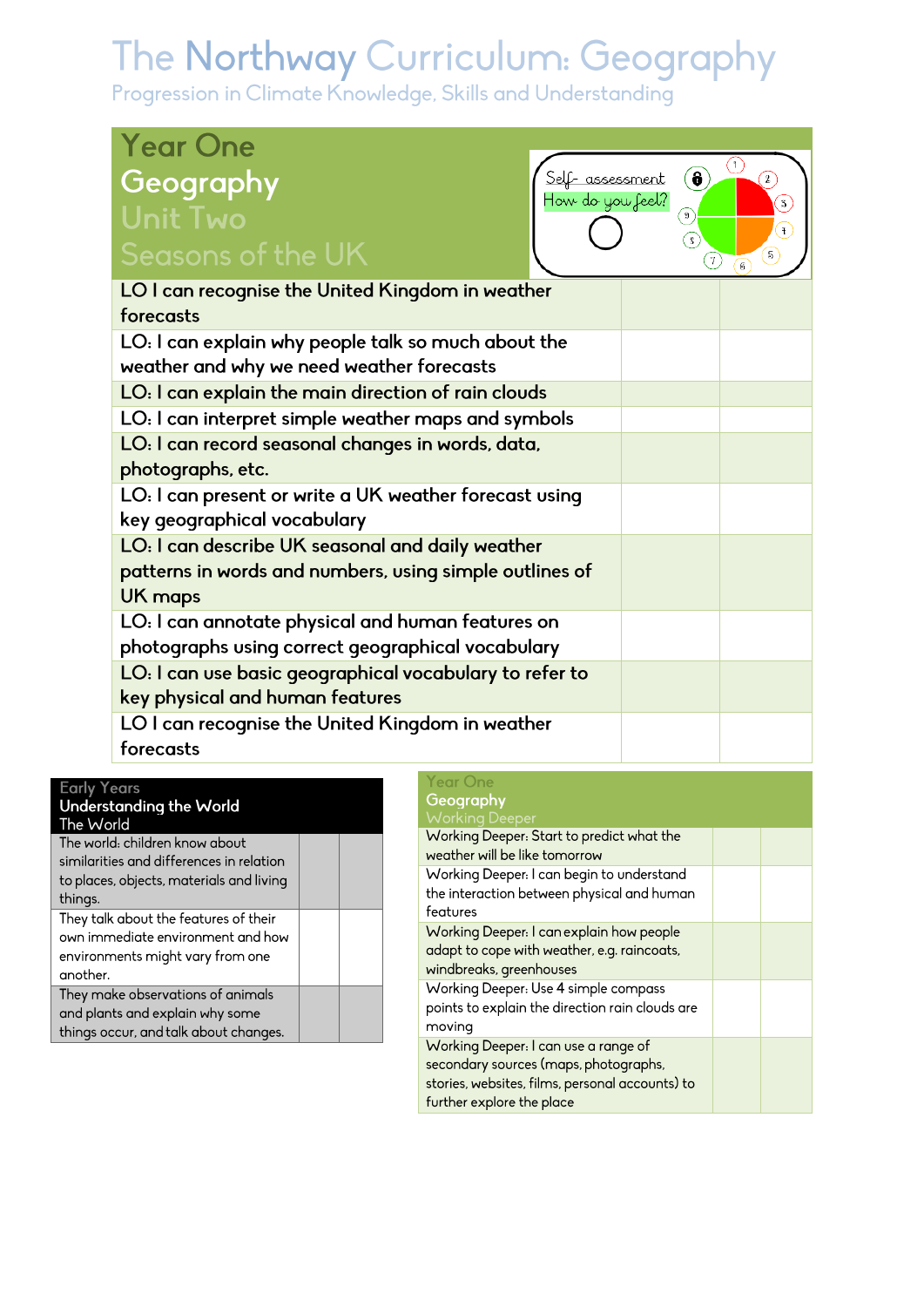| <b>Year Two</b><br>Geography<br>Unit Two<br>Seaside                                                                               | Self-assessment<br>How do you feel? | $\hat{\mathbf{e}}$<br>9 | 2<br>3<br>Ŧ<br>5<br>7 |
|-----------------------------------------------------------------------------------------------------------------------------------|-------------------------------------|-------------------------|-----------------------|
| LO: I can discuss how features may be damaged by human influences                                                                 |                                     |                         |                       |
| LO: I can highlight the human and physical features of an area.                                                                   |                                     |                         |                       |
| LO: Complete a piece of extended real-life writing to communicate                                                                 |                                     |                         |                       |
| knowledge gained through fieldwork experiences and enquiry, using key                                                             |                                     |                         |                       |
| geographical vocabulary (Could be a report, persuasion, explanation)                                                              |                                     |                         |                       |
| LO: I can use first hand observation to investigate a place as part of local<br>area enquiry                                      |                                     |                         |                       |
| LO: I can use simple letter/number coordinates and simple grids to locate                                                         |                                     |                         |                       |
| features                                                                                                                          |                                     |                         |                       |
| LO: I can use and understand basic geographical vocabulary to describe key                                                        |                                     |                         |                       |
| physical features                                                                                                                 |                                     |                         |                       |
| LO: Use 4 compass points to describe location major cities and towns, e.g.<br>Cardiff is west of London, Edinburgh is north, etc. |                                     |                         |                       |
| LO: Use symbols (Ordnance Survey) with a key to show features on a map<br>of New Brighton                                         |                                     |                         |                       |

| <b>Year One</b>                                                            |  |
|----------------------------------------------------------------------------|--|
| Geography                                                                  |  |
| Seasons of the UK                                                          |  |
| LO I can recognise the United Kingdom in                                   |  |
| weather forecasts                                                          |  |
| LO: I can explain why people talk so much                                  |  |
| about the weather and why we need                                          |  |
| weather forecasts                                                          |  |
| LO: I can explain the main direction of<br>rain clouds                     |  |
| LO: I can interpret simple weather maps                                    |  |
| and symbols                                                                |  |
| LO: I can record seasonal changes in                                       |  |
| words, data, photographs, etc.                                             |  |
| LO: I can present or write a UK weather                                    |  |
| forecast using key geographical                                            |  |
| vocabulary                                                                 |  |
| LO: I can describe UK seasonal and daily                                   |  |
| weather patterns in words and numbers,<br>using simple outlines of UK maps |  |
| LO: I can annotate physical and human                                      |  |
| features on photographs using correct                                      |  |
| geographical vocabulary                                                    |  |
| LO: I can use basic geographical                                           |  |
| vocabulary to refer to key physical and                                    |  |
| human features                                                             |  |
| LO I can recognise the United Kingdom in                                   |  |
| weather forecasts                                                          |  |

| Year Two                                                                          |  |
|-----------------------------------------------------------------------------------|--|
| Geography                                                                         |  |
| <b>Working Deeper</b>                                                             |  |
| LO: Construct basic symbols in a key                                              |  |
| to represent the characteristics of the                                           |  |
| UK                                                                                |  |
| LO: I can draw a freehand simple                                                  |  |
| outline map of the UK                                                             |  |
| LO: I can use aerial photographs or                                               |  |
| Google Earth to recognise human and<br>physical features of the 4 capital cities, |  |
| e.g. rivers and landmarks to annotate a                                           |  |
| printed map                                                                       |  |
| LO: Make a globe from memory on a                                                 |  |
| balloon                                                                           |  |
| LO: I can use thermometer to take                                                 |  |
| accurate readings                                                                 |  |
| LO: I can apply appropriate standard                                              |  |
| units to compare temperature (°C)                                                 |  |
| around the world. Record results using                                            |  |
| $\epsilon, \epsilon, \tau$<br>LO: I understand the need for a key                 |  |
| and standard Ordnance Survey                                                      |  |
| symbols to represent human and                                                    |  |
| physical features                                                                 |  |
| LO: Understand the need for a                                                     |  |
| compass - set clues for others to follow                                          |  |
| LO: Construct basic symbols in a key                                              |  |
| to represent the characteristics of the<br>UK                                     |  |
| LO: I can draw a freehand simple                                                  |  |
| outline map of the UK                                                             |  |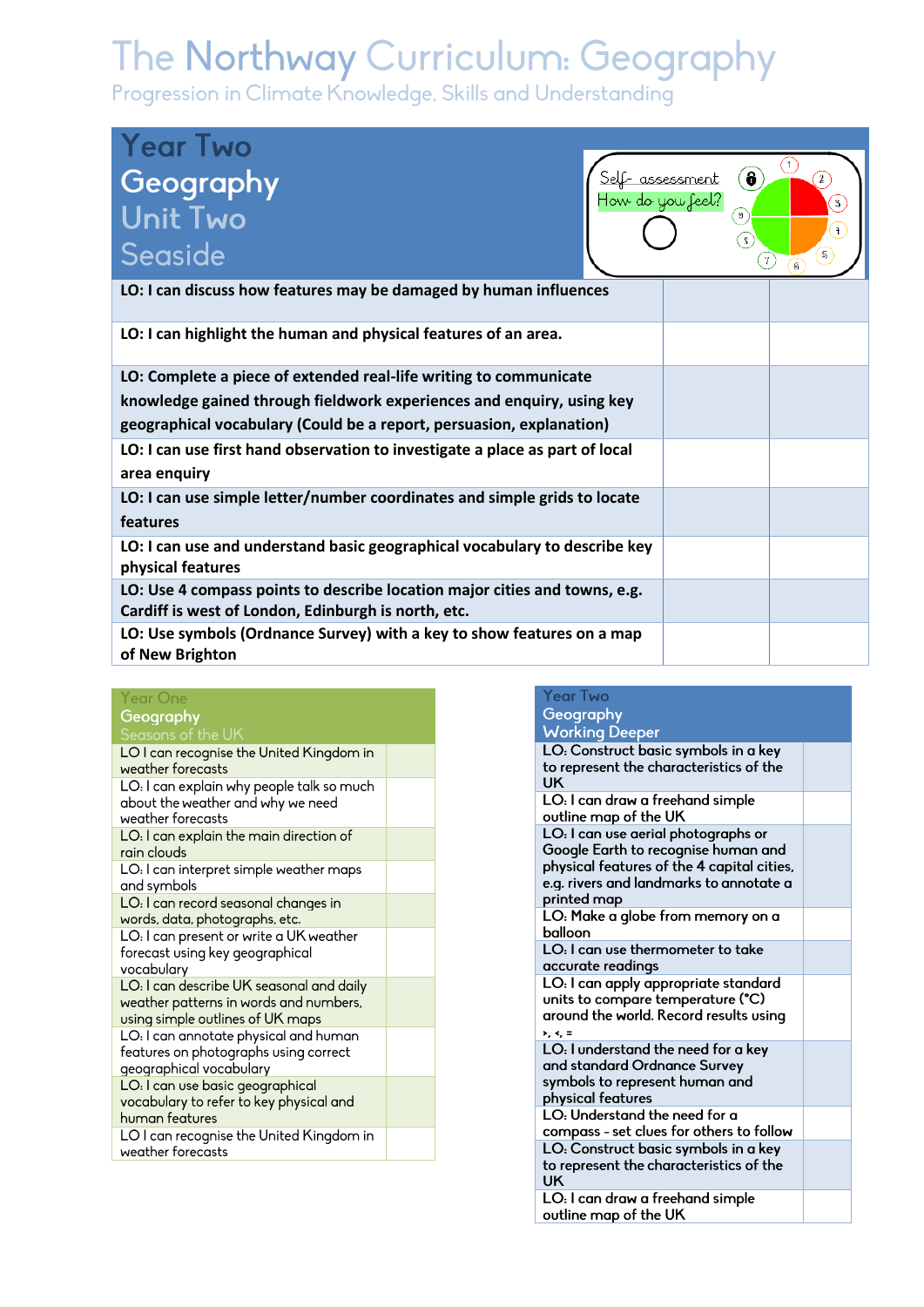| <b>Year Two</b><br>Geography                          |  |
|-------------------------------------------------------|--|
| <b>Seaside</b>                                        |  |
| LO: I can discuss how features may be damaged by      |  |
| human influences                                      |  |
| LO: I can highlight the human and physical features   |  |
| of an area.                                           |  |
| LO: Complete a piece of extended real-life writing    |  |
| to communicate knowledge gained through               |  |
| fieldwork experiences and enquiry, using key          |  |
| geographical vocabulary (Could be a report,           |  |
| persuasion, explanation)                              |  |
| LO: I can use first hand observation to investigate a |  |
| place as part of local area enquiry                   |  |
| LO: I can use simple letter/number coordinates and    |  |
| simple grids to locate features                       |  |
| LO: I can use and understand basic geographical       |  |
| vocabulary to describe key physical features          |  |
| LO: Use 4 compass points to describe location         |  |
| major cities and towns, e.g. Cardiff is west of       |  |
| London, Edinburgh is north, etc.                      |  |
| LO: Use symbols (Ordnance Survey) with a key to       |  |
| show features on a map of New Brighton                |  |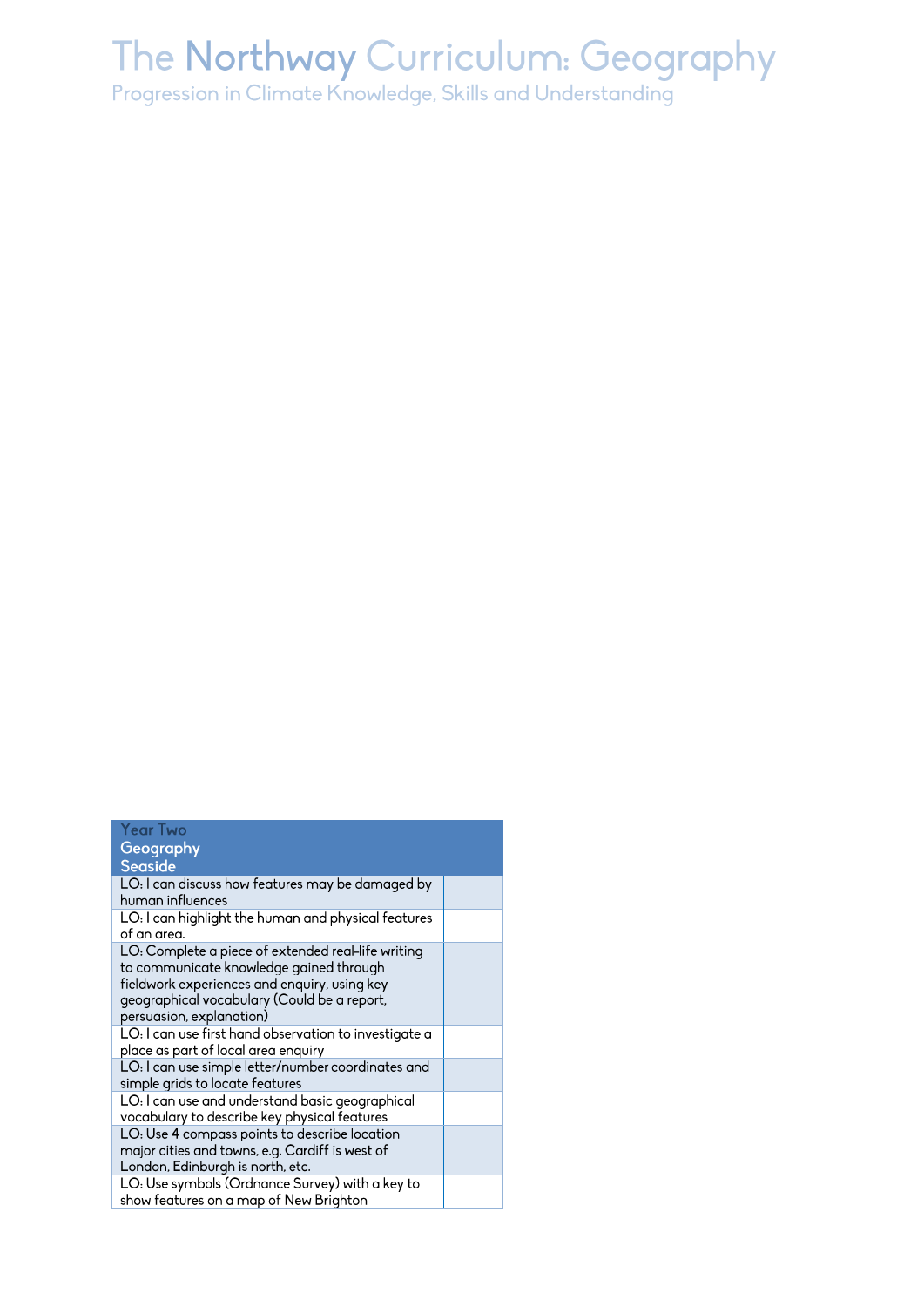| <b>Year Three</b><br>Geography<br>Self- assessment<br>How do you feel?<br><b>Unit Two</b><br>Mediterranean                                                                       | $\left( \bullet \right)$<br>$\circ$<br>$\sqrt{8}$<br>$\mathcal{T}$ | ⊙<br>$\left( \frac{1}{2} \right)$<br>3<br>Ŧ<br>$\widehat{\mathfrak{s}}$ |
|----------------------------------------------------------------------------------------------------------------------------------------------------------------------------------|--------------------------------------------------------------------|-------------------------------------------------------------------------|
| LO: I can explain the location of Europe and its relation to the equator                                                                                                         |                                                                    |                                                                         |
| LO: I can use a range of sources of geographical information maps, atlases,<br>digital/computer mapping to describe the climate of the Mediterranean                             |                                                                    |                                                                         |
| LO: I can use atlases to locate postcards/pictures of landscape features on a<br><b>European Map</b>                                                                             |                                                                    |                                                                         |
| LO: I can annotate blank maps of the UK and Europe, drawing and naming<br>major regions, mountains, hills, rivers and some coastal types                                         |                                                                    |                                                                         |
| LO: I can name and develop knowledge of the geographical regions of<br>Europe (capital cities, mountain regions, beaches and other tourists<br>destinations                      |                                                                    |                                                                         |
| LO: I can describe what places around Europe are like in physical<br>geographical terms (Physical: France is flat; Switzerland is Mountainous;<br>Spain has a temperate climate) |                                                                    |                                                                         |
| LO: I can interpret OS symbols for mountains, coasts, rivers, contour lines<br>and identify on maps                                                                              |                                                                    |                                                                         |
| LO: I can use sketch maps and annotations to show key human and physical<br>features of tourist areas                                                                            |                                                                    |                                                                         |
| LO: I can understand scale on a map and locate several European cities and<br>countries                                                                                          |                                                                    |                                                                         |
| LO: I can explain the location of Europe and its relation to the equator                                                                                                         |                                                                    |                                                                         |

| <b>Year Three</b>                            |  |
|----------------------------------------------|--|
| Geography                                    |  |
| <b>Working Deeper</b>                        |  |
| Working Deeper: Use co-ordinates and         |  |
| four figure grid references.                 |  |
| Working Deeper Interpret and present         |  |
| data using bar charts, pictograms and        |  |
| tables on the regions, mountains or rivers   |  |
| Working Deeper: I can name other             |  |
| European cities which lie on a river and the |  |
| benefits of locating a city there.           |  |
| Working Deeper: I can match rock types       |  |
| to their UK geographical area (e.g.          |  |
| Dover - chalk, Ben Nevis - granite,          |  |
| Cheshire - soft sandstone plain)             |  |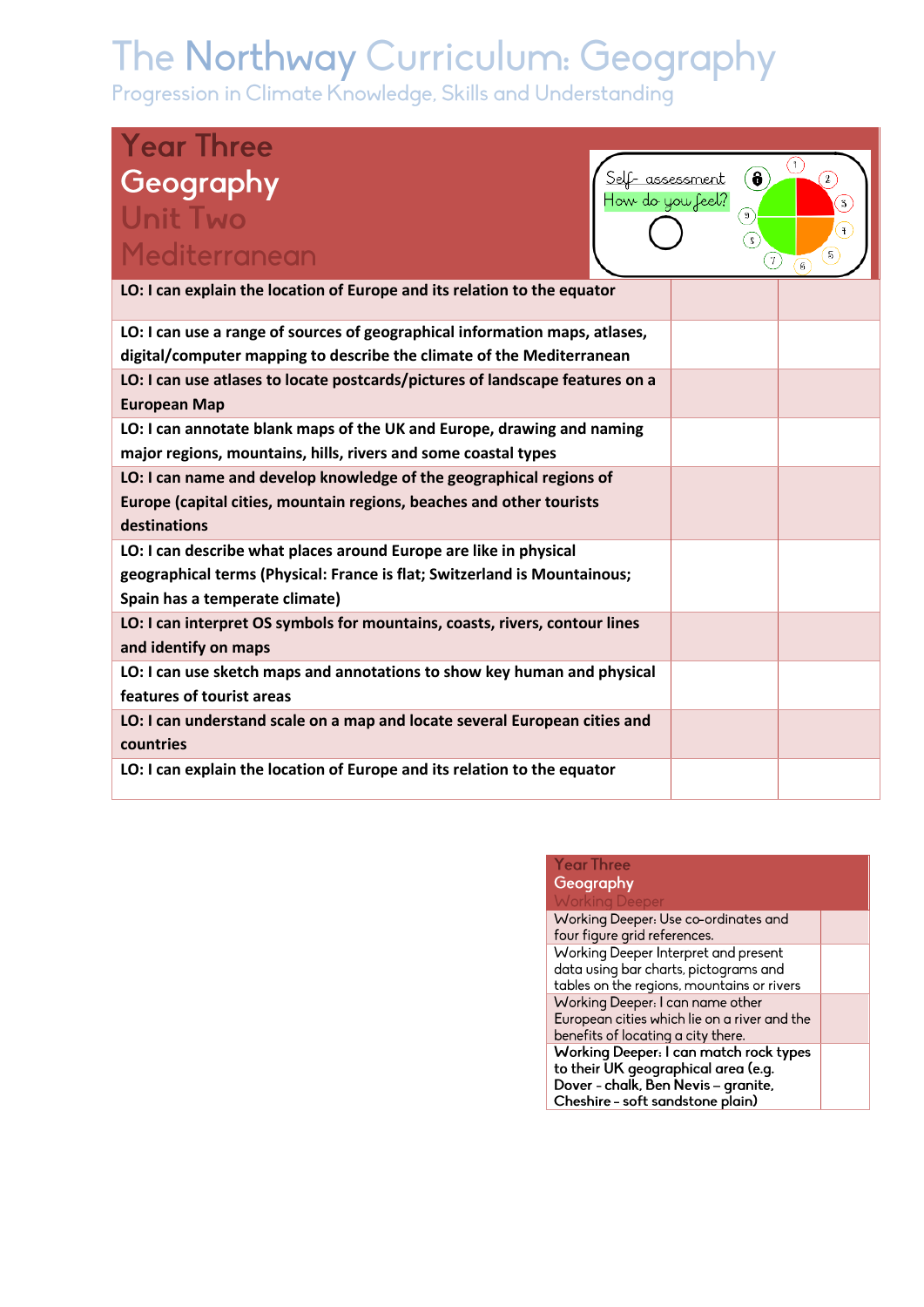| <b>Year Five</b><br>Geography<br><b>Brazil</b>                               | $\bullet$<br>Self- assessment<br>How do you feel?<br>9<br>$\overline{\mathbf{s}}$ | $\mathbf{z}$<br>3<br>$\ddot{+}$<br>5<br>$\tau$<br>6 |
|------------------------------------------------------------------------------|-----------------------------------------------------------------------------------|-----------------------------------------------------|
| LO: Write a persuasive tourist brochure for one of the regions or take part  |                                                                                   |                                                     |
| in a debate to decide which is the best region to visit, justifying with     |                                                                                   |                                                     |
| geographical language and reasons                                            |                                                                                   |                                                     |
| LO: I can compare different regions in the country using and drawing my      |                                                                                   |                                                     |
| own maps, adding annotations, e.g. facts, figures, drawings                  |                                                                                   |                                                     |
| LO: I can compare different regions using the key aspects of human           |                                                                                   |                                                     |
| geography, e.g. types of settlement, land use, economic activity, trade,     |                                                                                   |                                                     |
| natural resources, etc.                                                      |                                                                                   |                                                     |
| LO: I can describe how the regions have changed over time using              |                                                                                   |                                                     |
| appropriate geographical vocabulary                                          |                                                                                   |                                                     |
| LO: I can explain how humans have altered the physical environment           |                                                                                   |                                                     |
| (deforestation)                                                              |                                                                                   |                                                     |
| LO: I can use atlases, satellite images, aerial views and digital mapping to |                                                                                   |                                                     |
| describe the key physical and human characteristics, e.g. all the different  |                                                                                   |                                                     |
| environmental regions and major cities                                       |                                                                                   |                                                     |

| <b>Year Two</b><br>Geography<br><b>Seaside</b>                                                                                                                                                                                          | <b>Year Five</b><br>Geography<br><b>Working Deeper</b>                                                                                                                                    |
|-----------------------------------------------------------------------------------------------------------------------------------------------------------------------------------------------------------------------------------------|-------------------------------------------------------------------------------------------------------------------------------------------------------------------------------------------|
| LO: I can discuss how features may be damaged by<br>human influences<br>LO: I can highlight the human and physical features<br>of an area.                                                                                              | Working Deeper: I can explain how<br>humans are influenced by the physical<br>conditions and how, in turn, humans<br>influence landscape                                                  |
| LO: Complete a piece of extended real-life writing<br>to communicate knowledge gained through<br>fieldwork experiences and enquiry, using key<br>geographical vocabulary (Could be a report,<br>persuasion, explanation)                | Working Deeper: Has deep understanding<br>of the Earth's key physical and human<br>processes and how these are interrelated in<br>the formation and use of landscapes and<br>environments |
| LO: I can use first hand observation to investigate a<br>place as part of local area enquiry<br>LO: I can use simple letter/number coordinates and<br>simple grids to locate features                                                   | Working Deeper: Can evaluate the<br>usefulness of a variety of geographical<br>sources in helping to explore a place, in the<br>absence of fieldwork, as unable to visit it               |
| LO: I can use and understand basic geographical<br>vocabulary to describe key physical features<br>LO: Use 4 compass points to describe location<br>major cities and towns, e.g. Cardiff is west of<br>London, Edinburgh is north, etc. | personally<br>Working Deeper: I can demonstrate<br>growing knowledge about diverse places,<br>people, resources and natural and human<br>environments in extended writing                 |
| LO: Use symbols (Ordnance Survey) with a key to<br>show features on a map of New Brighton                                                                                                                                               | Working Deeper: I can name all the<br>counties of the UK and match cities<br>correctly                                                                                                    |